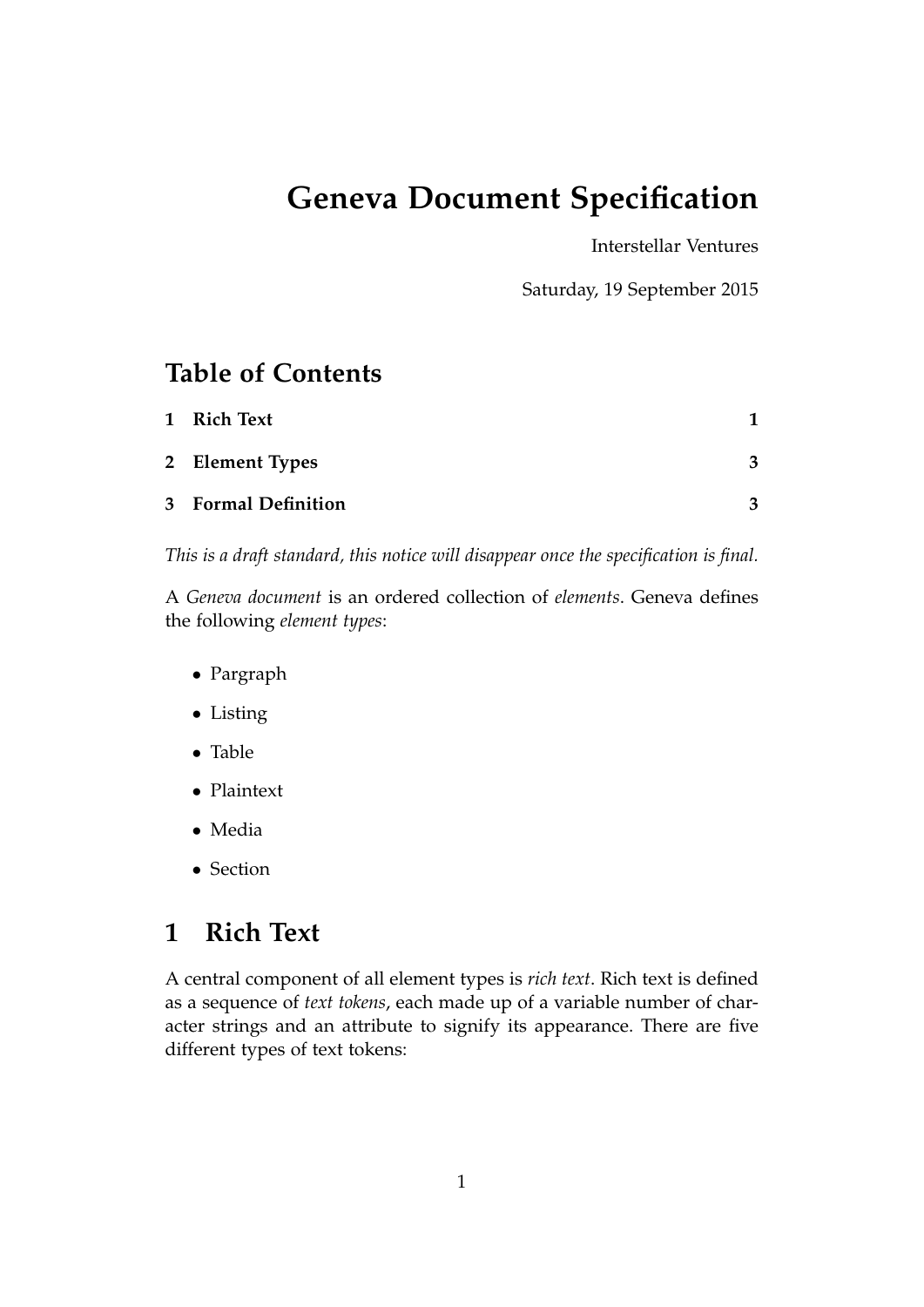| <b>Token</b>    | Description                                                      |
|-----------------|------------------------------------------------------------------|
| plain s         | Render s in regular font.                                        |
| bold s          | Recommends to render s in bold font.                             |
| <i>italic s</i> | Recommends to render s in italic font.                           |
| fixed-width s   | Recommends to render s in fixed-width font.                      |
| $\text{url } s$ | Interpret s as a Uniform Resource Locator.                       |
| url $s, u$      | Interpret u as a Uniform Resource Locator and s as its<br>label. |

**Table 1.** Text token types.

The occurrence of *whitespace characters* in text token strings is restricted by the following rules:

- All whitespace character sequences are to be reduced to a single *space character* (ASCII 0x20 or equivalent).
- For all token types except the plain type, discard prefixes and suffixes of whitespace character sequences.
- For the first and last text tokens in a rich text sequence, discard prefixes and suffixes of whitespace character sequences respectively.

At least the following conceptual characters have to be recognized as whitespace:

- *Space*
- *Tab*
- *Newline* (including *Carriage Return*)
- *Vertical Tab*
- *Page break*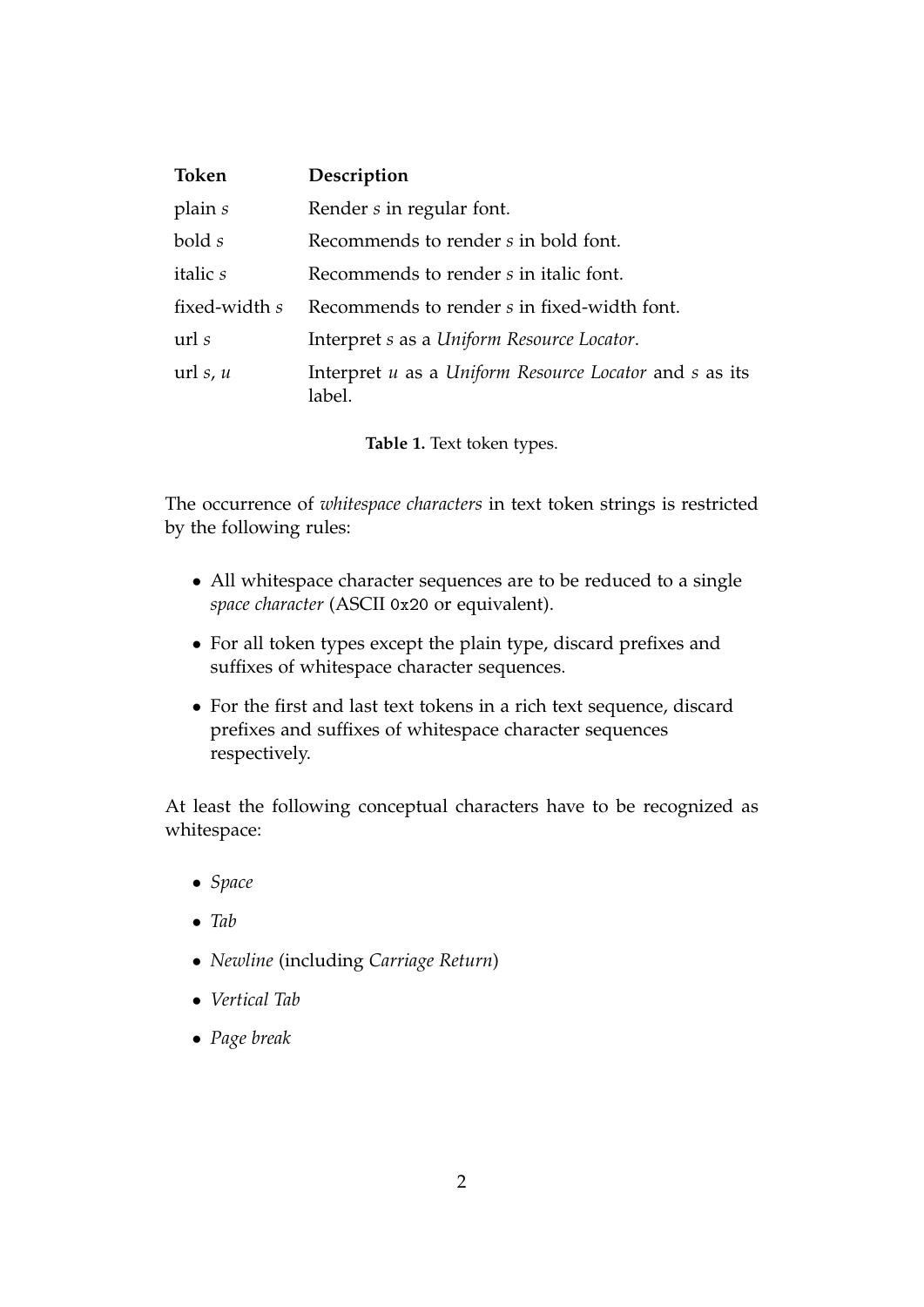#### **2 Element Types**

A **paragraph** consists of exactly one rich text sequence. It signifies a selfcontained piece of text.

A **listing** consists of a finite sequence of rich text sequences. It signifies an ordered group of self-contained text pieces.

A **table** consists of a two-dimensional matrix of rich text sequences and a single rich text sequence being its description. It signifies a tabular relation of the matrix of rich text pieces.

A **plaintext** element consists of a verbatim character string and a single rich text sequence being its description. It signifies a sequence of characters which has to be preserved as is except for whitespace prefixes and suffixes (including newlines).

A **media** element consists of an *Unique Resource Locator* string and a single rich text sequence being its description. It signifies the embedment of an external resource.

A description as mentioned above, is a piece of text elaborating the contents of a given element.

A **section** consists of a Geneva document and a single rich text sequence being its heading. It signifies a continuous subsequence of the document, introduced by a headline (the heading).

#### **3 Formal Definition**

The table below defines a Geneva document formally using the modifed BNF syntax described in ANSI Common Lisp's *Notational Conventions*. 1